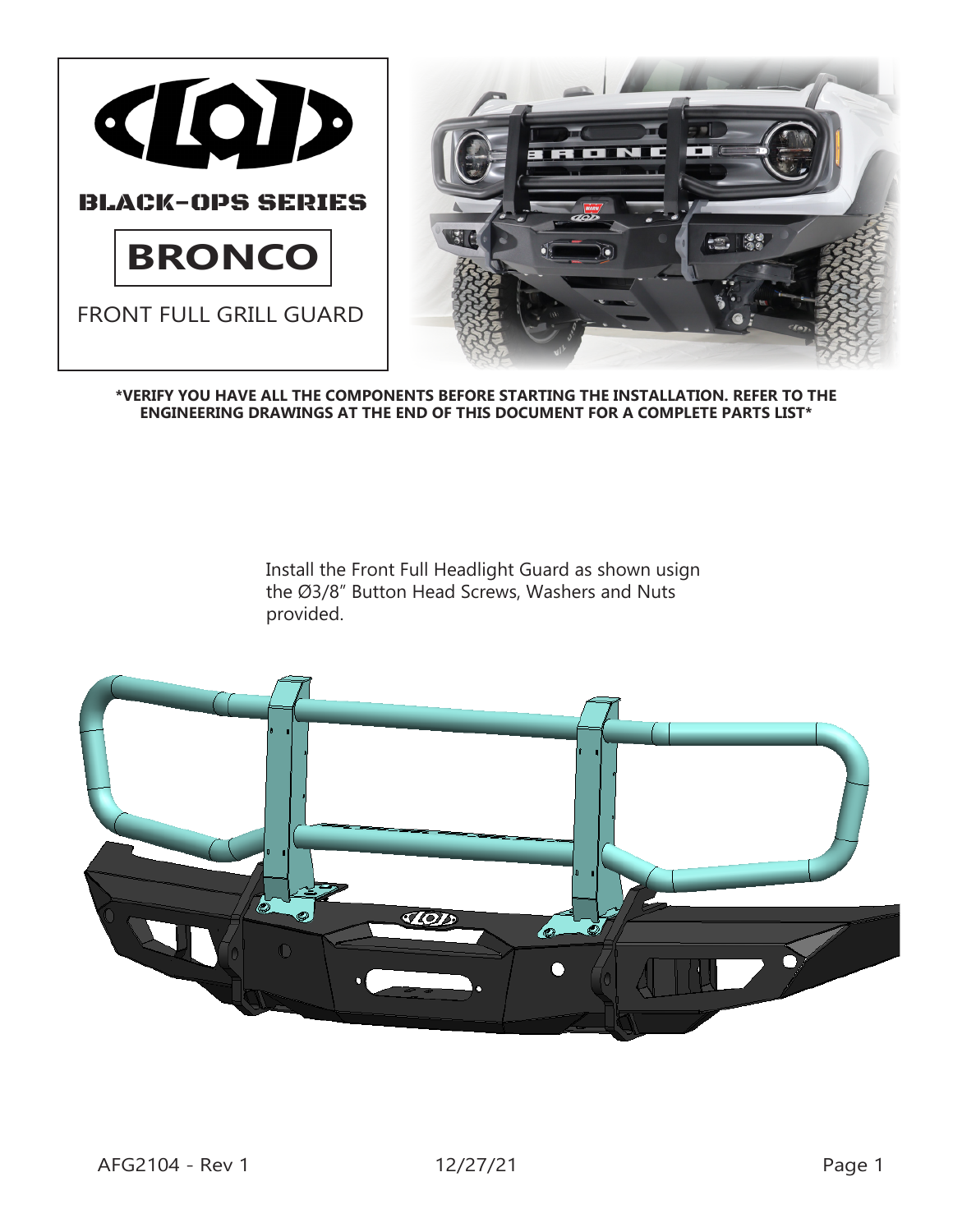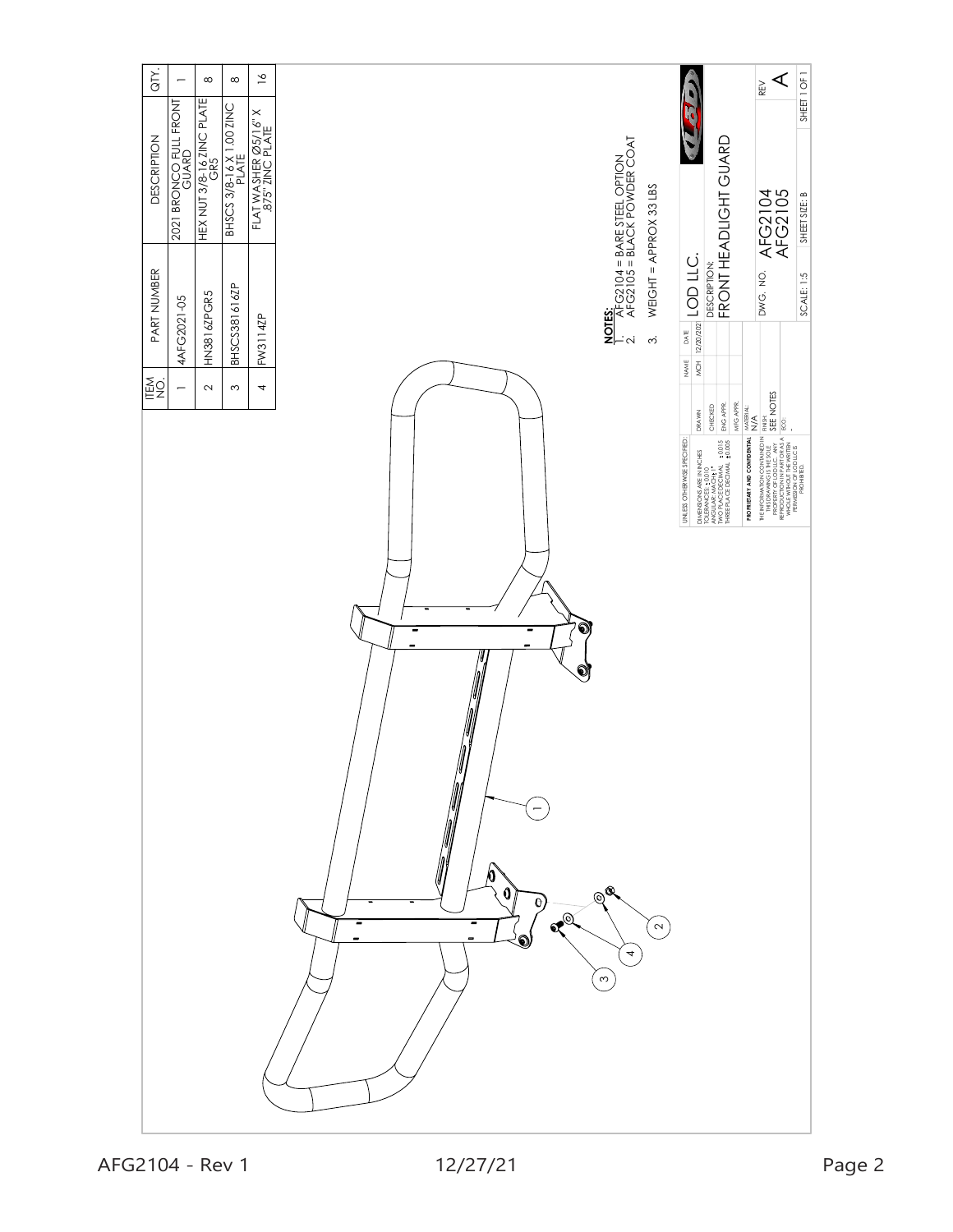| CIOI<br>1D<br><b>BRONCO</b><br><b>BLACK-OPS SERIES</b><br>FRONT FULL GRILL GUARD<br>SHIPPING SHEET<br>Packaged by: | <b>INSTRUCTION</b><br><b>SHEET</b> | <b>CONTACT:</b><br><b>Allegation</b><br><b>BOLT KIT</b><br>AFG2102-BK<br>(x1) |
|--------------------------------------------------------------------------------------------------------------------|------------------------------------|-------------------------------------------------------------------------------|
| On:                                                                                                                |                                    |                                                                               |